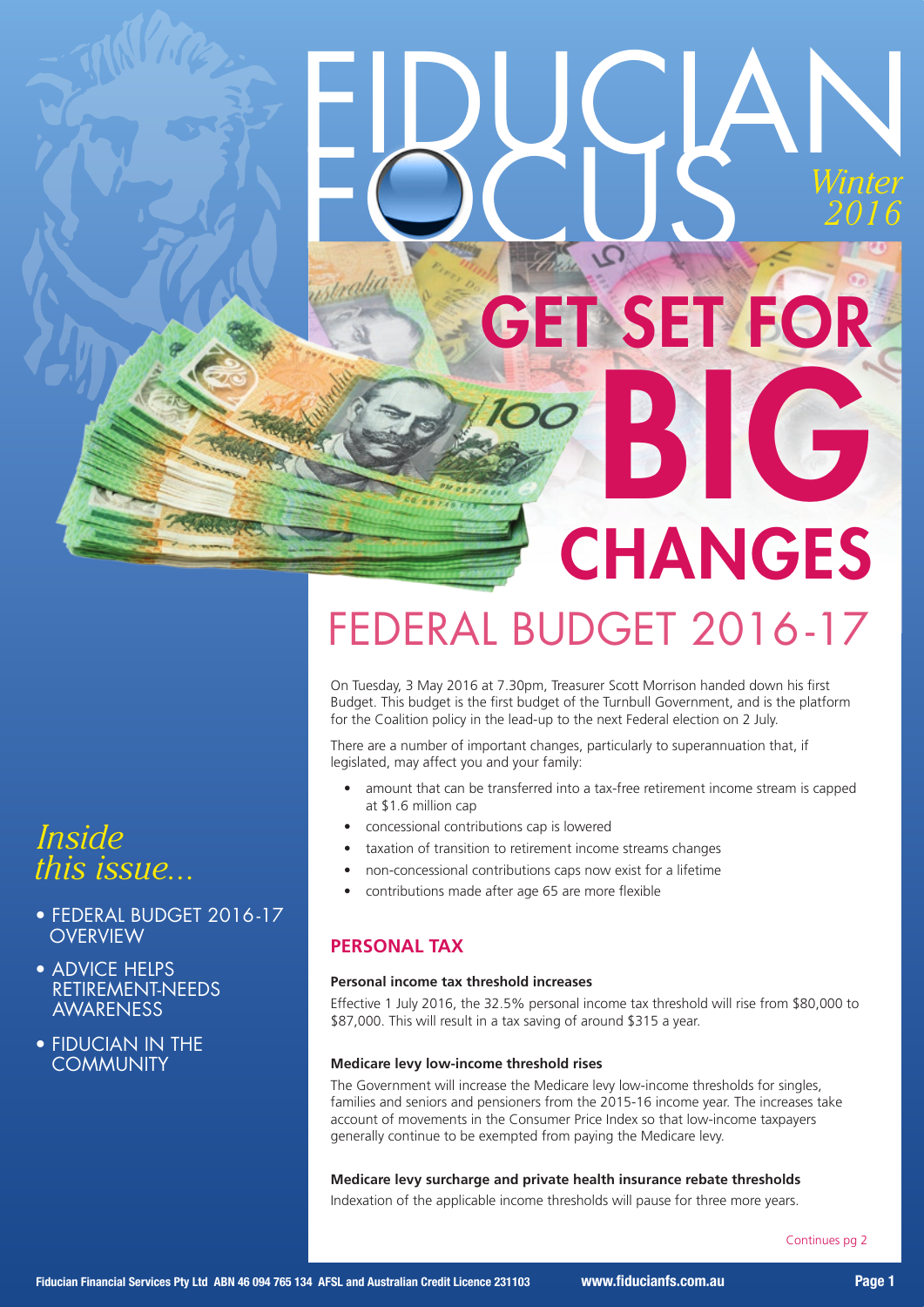## GET SET FOR BIG CHANGES FEDERAL BUDGET 2016 -17 – CONTINUED

#### **SUPERANNUATION**

#### **Lifetime non-concessional contribution cap of \$500,000**

The lifetime cap will take into account all non-concessional contributions made on or after 1 July 2007 and will be indexed by \$50,000 increments in line with the average weekly ordinary-time earnings.

Contributions made before Budget night cannot result in an excess of the lifetime cap. But, contributions made after Budget night, including post-1 July 2007 non-concessional contributions, cannot exceed the lifetime cap and will need to be removed or subject to penalty tax.

This cap reduces the amount that can be contributed into superannuation and requires ongoing management by your financial planner.

#### **Concessional contributions cap reduced to \$25,000**

The annual cap on concessional super contributions will decrease to \$25,000 for everyone from 1 July 2017. This restricts the amount that members can contribute to superannuation and the tax deduction received.

#### **Removal of work test**

Effective 1 July 2017, people aged between 65 and 75 will no longer have to satisfy a work test to make superannuation contributions or receive contributions from their spouse. This simplifies the rules enabling members to contribute to superannuation up to age 75. whether or not they're working.

#### **Anti-detriment provision removed**

Beneficiaries of a member's estate will not be eligible for a refund of the super contributions tax payments made from 1 July 2017. This will reduce the superannuation death benefit that beneficiaries can receive.

#### **Carry forward of unused concessional caps – 'Catch-up cap' for super balances < \$500,000**

From 1 July 2017, members with a super balance less than \$500,000, who don't fully use their concessional contributions cap, can from 1 July 2017 carry forward the unused balance on a rolling basis for five consecutive years.

#### **Tax matters for superannuation contributions**

From 1 July 2017 all individuals up to age 75, regardless of their employment, can claim a tax deduction for personal superannuation contributions.

#### **Contributions tax – Div 293 tax income threshold reduced to \$250K**

The high-income earners Division 293 threshold will decrease from \$300,000 to \$250,000 from 1 July 2017. Members earning more than \$250,000 will pay an additional 15% superannuation contributions tax.

#### **\$1.6 million transfer balance cap for pensions**

The amount members can have in a superannuation pension will be capped at \$1.6 million from 1 July 2017. Pension balances above \$1.6 million will have to reduce by 1 July 2017. Excess balances must be either withdrawn or converted back to an accumulation account where earnings are taxed at 15%.

#### **Transition-to-retirement (TTR) income streams – removal of tax free earnings**

The tax exemption on earnings within a TTR pension account will be removed for recipients who have not yet retired from 1 July 2017. The tax on earnings within the TTR Pension will increase from nil to 15%, resulting in a TTR strategy not being as tax-effective for members who are not retired.

#### **Low-income superannuation tax offset (LISTO)**

LISTO will replace the existing low-income super contribution (LISC) from 1 July 2017.

LISTO will reduce tax on superannuation contributions for low-income earners and members with adjusted taxable income up to \$37,000 will receive an offset up to \$500 for concessional contributions.

#### **Spouse superannuation offset**

From 1 July 2017, the income threshold for the low-income spouse will rise from \$10,800 to \$37,000. This increases the eligibility to make a spouse contribution and receive a tax offset up to \$540.

Please note that all the changes announced in the Federal Budget 2016 are proposals only and may or may not be implemented. For details about a particular Budget measure or to find out how you and your family may be affected if these measure and implemented, please contact your Fiducian financial planner.

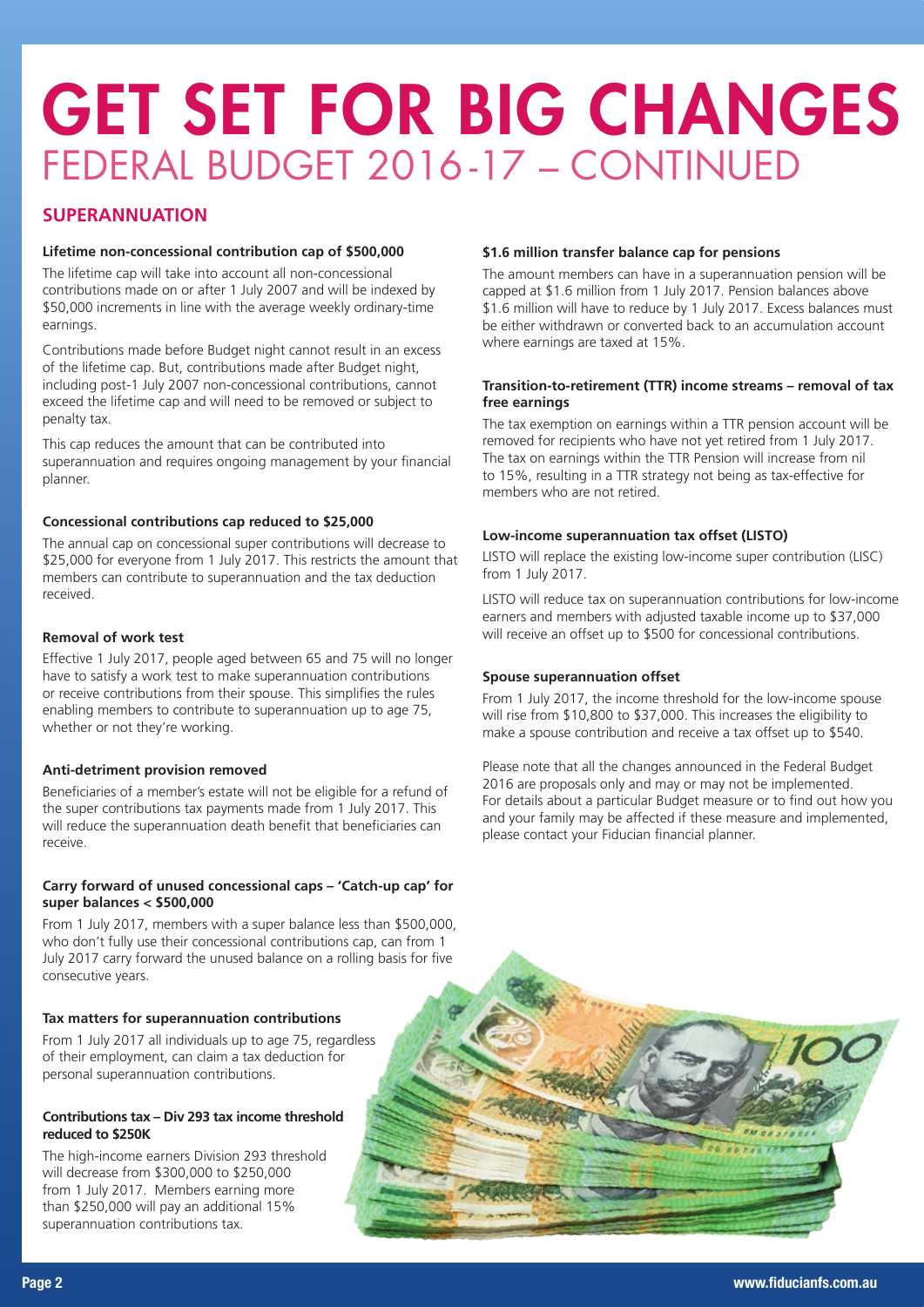# ADVICE HELPS RETIREMENT-NEEDS AWARENESS

**Few unadvised workers realise how much they will need to save for retirement, despite increasing numbers of people being aware of the need, the de Vere Group reports.**

The international advisory firm says its data shows that almost 80 per cent of new clients underestimate how much they will need for retirement.

Chief executive Nigel Green says the survey of more than 600 new and potential clients, shows a 'black hole in the detail' of what people will need to support their retirement.

'They know that the Government won't be able to support them as it has done for generations before due to an ageing population and shrinking workforce; that living, health and care costs will increase significantly... meaning that accumulated funds need to go further,' he says.

'However, what is alarming is that the vast majority do not know just how much they will need to save.'

'Our recent research highlights that there's one very definite common theme: before they sit down with an adviser, the overwhelming majority of people underestimate how much they need to be putting aside for their retirement.'

'When our consultants start to work with new clients to tailor-make a financial plan, the clients are typically shocked when it is set out for them how much they need to be saving to fulfil their own retirement ambitions.'

'They have usually considerably underestimated the funds they will need.'

Green says people need to 'take their heads out of the sand and get informed', saying it is 'better to know and start to get on track sooner rather than later'.

The ASFA Retirement Standard benchmarks the annual budget that Australians need to fund either a comfortable or modest standard of living in the post-work years. It is updated quarterly to reflect inflation, and provides detailed budgets of what singles and couples would need to spend to support their chosen lifestyle. Both budgets assume that the retirees own their own home outright and are relatively healthy.

### **Budgets for various households and living standards for those aged around 65\***

(December quarter 2015, national)

|                | <b>Modest lifestyle</b> |          | Comfortable lifestyle |          |
|----------------|-------------------------|----------|-----------------------|----------|
|                | <b>Single</b>           | Couple   | <b>Single</b>         | Couple   |
| Total per year | \$23,797                | \$34,226 | \$43,184              | \$59,236 |

#### **Budgets for various households and living standards for those aged around 85\*** (December quarter 2015, national)

|                | <b>Modest lifestyle</b> |          | Comfortable lifestyle ' |               |
|----------------|-------------------------|----------|-------------------------|---------------|
|                | <b>Single</b>           | Couple   | <b>Single</b>           | <b>Couple</b> |
| Total per year | \$23,176                | \$34,388 | \$38,675                | \$54,215      |

\* http://www.superannuation.asn.au/resources/retirement-standard



*"The overwhelming majority of people underestimate how much they need to be putting aside for their retirement"*